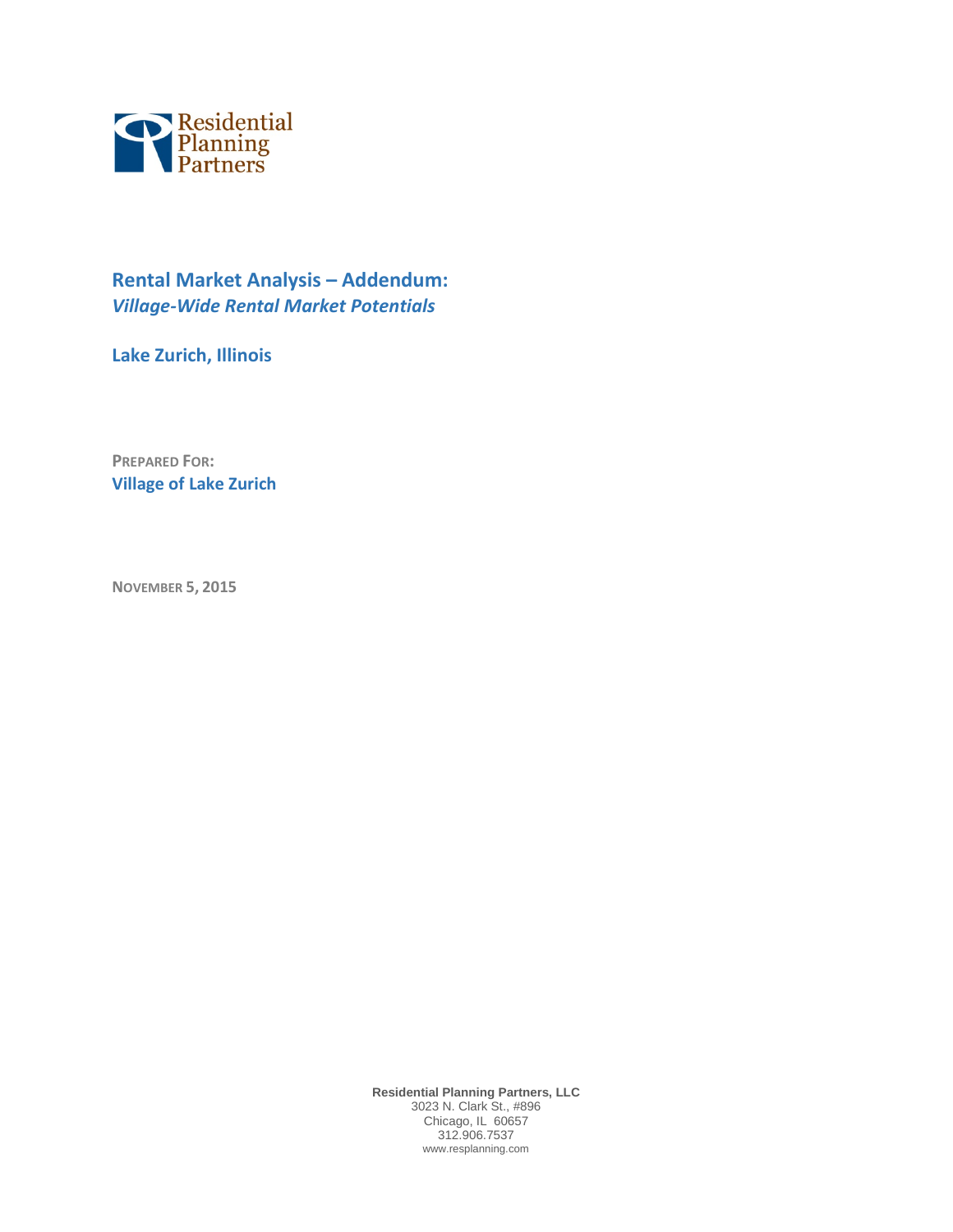This report serves as an addendum to our *Rental Market Analysis & Development Planning Study* for the "Block A" redevelopment site, submitted to the Village of Lake Zurich on September 15, 2015. Briefly stated, our investigation for that assignment found adequate near to mid-term market support for the introduction of up to 70 luxury-oriented rental apartments within a mid-rise building configuration on the Block A site. A portfolio of five to seven floorplans ranging from 800 to 1,300 square feet were recommended at suggested base asking rents of \$1,500 to \$2,075 per month.

While the report provided brief guidance on longer term market potentials within downtown Lake Zurich, the objective of this addendum is to provide a more detailed assessment of future rental market potentials *throughout the Village*.

#### *Area Market Context*

Our previous report noted the considerable strength of the area rental market as measured by rent growth and occupancy characteristics. Moreover, recent development activity – particularly within eastern portions of Lake County, suggest that the market has gained strength since the regional recovery from the Great Recession.

Like the rest of the nation, the Chicago regional rental market has benefitted greatly from historic housing tenure shifts away from ownership and towards renting in the aftermath of the recession. Recent data from the U.S. Census Bureau suggest that, despite the strengthening national economy, historically low levels of homeownership persist, with the current homeownership rate nation-wide down 70 basis points when compared to this time last year. The current rate – 63.7 percent – remains well below the 25-year average of 66.3 percent and is considerably lower than peak levels above 69 percent experienced at the peak of the housing boom.

Meanwhile, within the *West Lake County Submarket* (as noted in our previous report), just 1,074 new rental apartments were completed over the last 20 years, while vacancy rates fell from 7.9 percent in 2009 to just 2.1 percent in the current year.

These conditions suggest that demand for new units within the submarket generally will remain strong for the foreseeable future.

Lake Zurich is well-positioned to take capture a meaningful share of this demand with its advantageous location proximate to major transportation routes and one of the region's largest concentrations of employment, relative levels of household affluence in and around the Village, and unique natural amenities that include Lake Zurich itself.

However, the Village remains primarily an ownership market, with a renter-occupancy rate of just 11.2 percent (far below that of Lake County as a whole, at 24.1 percent) and a housing stock in which detached single family homes comprise 82.4 percent of all housing units (compared with 67.3 percent for Lake County as a whole).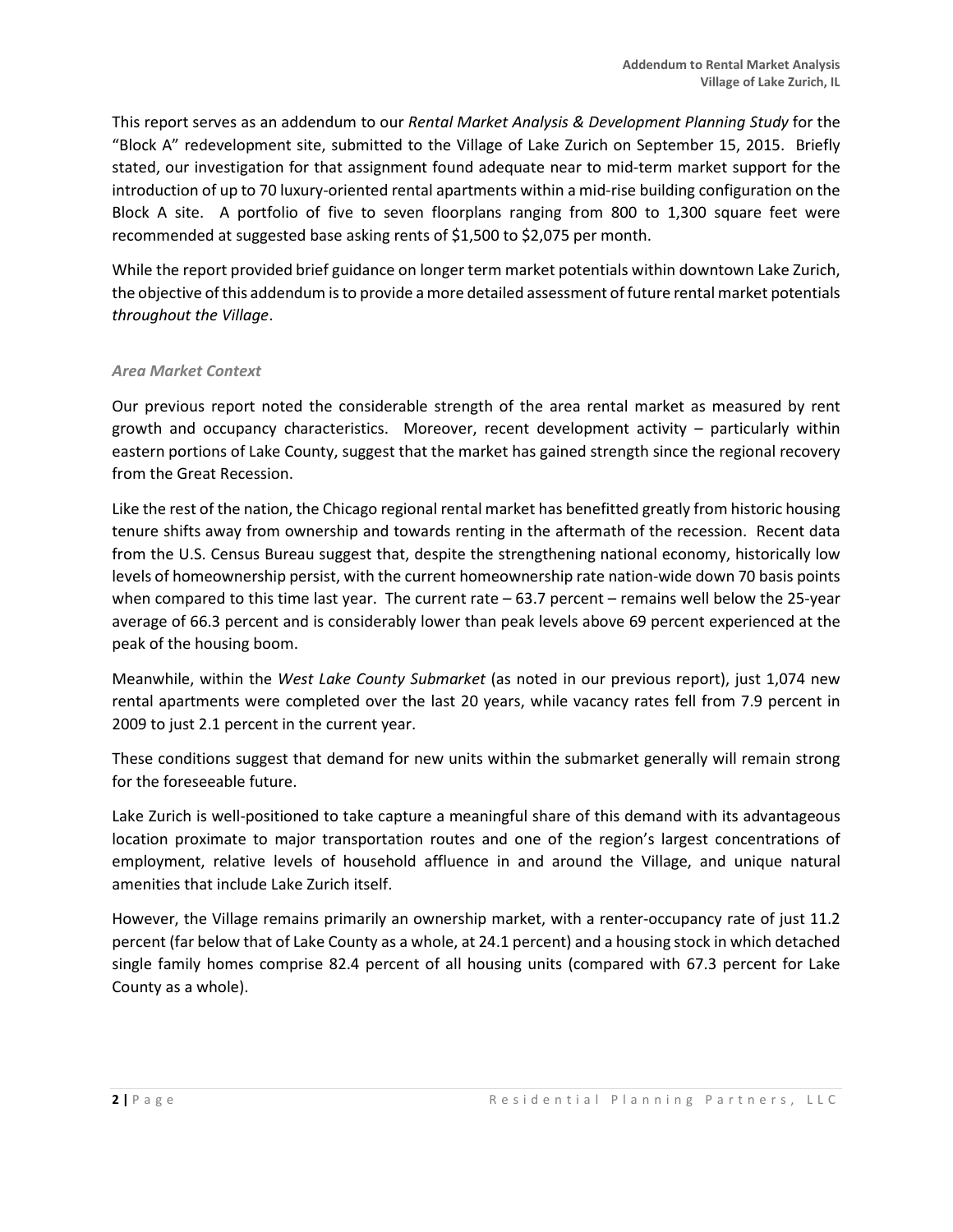#### *Rental Market Growth Factors*

Many exogenous factors affect the viability of rental market growth at the municipal level, chief among these being land availability, zoning and regulatory frameworks, the presence or absence of development incentives, municipal branding and marketing, and community planning and housing policy more generally. While an in-depth assessment of each of these factors as they relate to rental market potentials within Lake Zurich is beyond the scope of this assignment, we have augmented our prior research with additional demographic, socioeconomic, and competitive market analyses to arrive at quantified projections of *achievable unit absorption* for near and longer term timeframes under a range of market conditions.

#### *Near to Mid-Term Market Potentials*

Our near to mid-term projections (i.e., within the next five years) utilize as their basis the rental unit demand derivation found on page 22 of our previous report and reproduced below. As discussed there, demand arising from "normal" levels of projected household growth within the defined Primary Market Area (PMA) will equate to 1,400 rental units over the next five years, or an average of 280 units per year.

| 2016-2020<br>SW Lake Co. - NW Cook Co. PMA<br>Households, CY Estimate<br>Households, 5Y Projection<br>Projected HH Growth<br>Expected Loss, Units (0.26%/year)<br>Gross Housing Demand, Units<br>Rental Units (21.0%)<br>Vacancy Requirement (7.4 Percent)<br><b>Total Renter-Occupied Demand</b> | <b>Derivation of Rental Unit Demand Potentials</b> |         |  |  |  |
|---------------------------------------------------------------------------------------------------------------------------------------------------------------------------------------------------------------------------------------------------------------------------------------------------|----------------------------------------------------|---------|--|--|--|
|                                                                                                                                                                                                                                                                                                   |                                                    |         |  |  |  |
|                                                                                                                                                                                                                                                                                                   |                                                    |         |  |  |  |
|                                                                                                                                                                                                                                                                                                   |                                                    | 197,954 |  |  |  |
|                                                                                                                                                                                                                                                                                                   |                                                    | 201,457 |  |  |  |
|                                                                                                                                                                                                                                                                                                   |                                                    | 3.503   |  |  |  |
|                                                                                                                                                                                                                                                                                                   |                                                    | 2,705   |  |  |  |
|                                                                                                                                                                                                                                                                                                   |                                                    | 6.208   |  |  |  |
|                                                                                                                                                                                                                                                                                                   |                                                    | 1,304   |  |  |  |
|                                                                                                                                                                                                                                                                                                   |                                                    | 96      |  |  |  |
|                                                                                                                                                                                                                                                                                                   |                                                    | 1.400   |  |  |  |
|                                                                                                                                                                                                                                                                                                   | Average Per Year                                   | 280     |  |  |  |

**Source: Residential Planning Partners, LLC**

*(Household and housing tenure estimates and projections from Esri, Inc.)*

The vast majority of this demand will accrue to those areas of the PMA that have already experienced recent rental market growth (including Vernon Hills, Buffalo Grove, Wheeling, Arlington Heights, and Palatine), as new investment is generally attracted first to areas where success has been previously demonstrated. Assuming that viable rental options are made available within its borders, however, it is estimated that Lake Zurich – given its market strengths as detailed in our report and summarized above – could capture *five to seven percent* of this demand, translating to 70 to 100 units over the next five years.

However, in addition to demand emanating from normal, or "routine" household growth, another form of market potential exists within the Village. Namely, lack of available rental options resulting from years of underbuilding – throughout the West Lake County Submarket generally and, more specifically, in west central portions of the defined PMA – suggest that a certain amount of latent demand (that is, demand that goes unmet due to lack of viable options) for new units exists both within Lake Zurich itself and in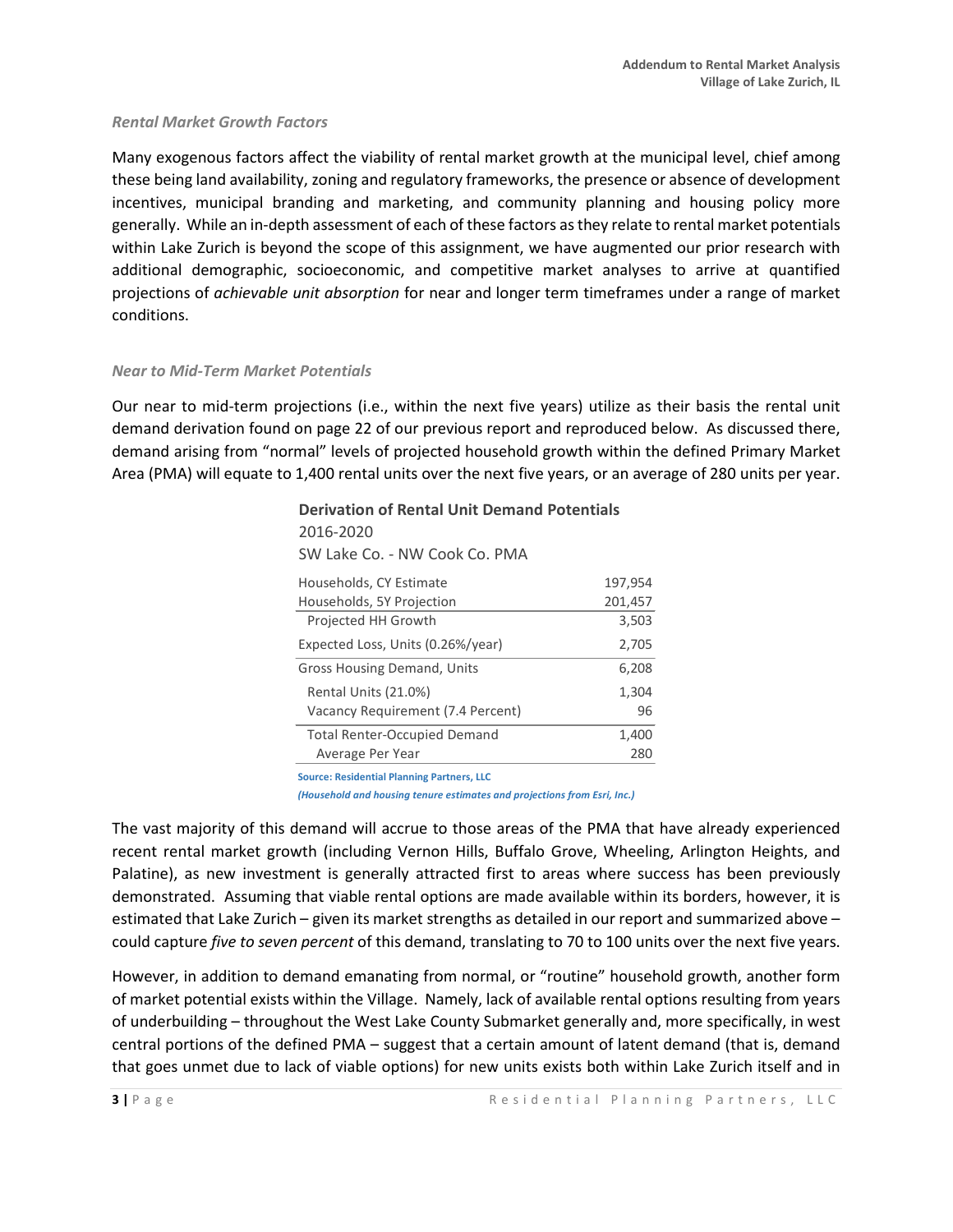surrounding communities. We *conservatively* estimate that latent demand could add another 75 percent to the figures given above, resulting in an overall rental market potential of approximately 125 to 175 units over the next five years.

#### *Longer Term Market Potentials*

For longer tem forecasts of rental market potentials, our focus shifts from the Primary Market Area to the county level (deemed the more reliable geographic basis for longer term analysis), and we turn to the Chicago Metropolitan Agency for Planning (CMAP) projections of regional population and household growth. CMAP created and maintains *GO TO 2040*, the comprehensive regional plan for the seven county metropolitan area. In support of this plan, the agency developed projections of total population and households in the year 2040 for each county within its planning area, as shown below.

|               | <b>2040 (CMAP Projection)</b><br><b>2010 (Census)</b> |            |           | Change (%)    |           |      |
|---------------|-------------------------------------------------------|------------|-----------|---------------|-----------|------|
| <b>County</b> | HН                                                    | Pop. $(1)$ | <b>HH</b> | Pop. $^{(1)}$ | <b>HH</b> | Pop. |
| Kendall       | 38,022                                                | 114,528    | 74,382    | 228,530       | 95.6      | 99.5 |
| Will          | 225,256                                               | 669,013    | 393,148   | 1,175,218     | 74.5      | 75.7 |
| McHenry       | 109,199                                               | 307,113    | 179,215   | 508,918       | 64.1      | 65.7 |
| Kane          | 170,479                                               | 508,482    | 265,774   | 789,295       | 55.9      | 55.2 |
| Lake          | 241,712                                               | 682,753    | 318,170   | 896,341       | 31.6      | 31.3 |
| DuPage        | 337,132                                               | 904,784    | 412,100   | 1,104,089     | 22.2      | 22.0 |
| Cook          | 1,966,356                                             | 5,104,393  | 2,304,045 | 5,960,242     | 17.2      | 16.8 |
| Grundy        | 4,169                                                 | 13,047     | 5,015     | 14,781        | 20.3      | 13.3 |
| Total         | 3,092,325                                             | 8.304.113  | 3,951,850 | 10.677.414    | 27.8      | 28.6 |

### **Projected Population & Household Growth by County** CMAP Planning Region

<sup>(1)</sup>Excludes population in group quarters.

**Source: Chicago Metropolitan Agency for Plannning (CMAP)**

As shown, CMAP expects the population and household base of Lake County to grow by approximately 30 percent by 2040, with this projection reflective of what CMAP considers "balanced" growth conditions (i.e., neither too weak nor too strong).

As a basis for our longer term projection of rental market potentials within Lake Zurich, we have extrapolated from CMAP's projected 2040 household total in Lake County to derive household projections for interim years. This extrapolation, it should be noted, assumes a more or less steady rate of growth, which may or may not actually occur, as growth tends to happen faster in times of greater economic expansion. (It should further be noted that we have elected to use the county-wide projection from CMAP rather than that for the municipality, as the larger geographic area projection is deemed the more likely indicator of actual future growth. CMAP's municipal level projections do not necessarily take into account shifting development patterns and evolving policy environments that could impact growth scenarios.)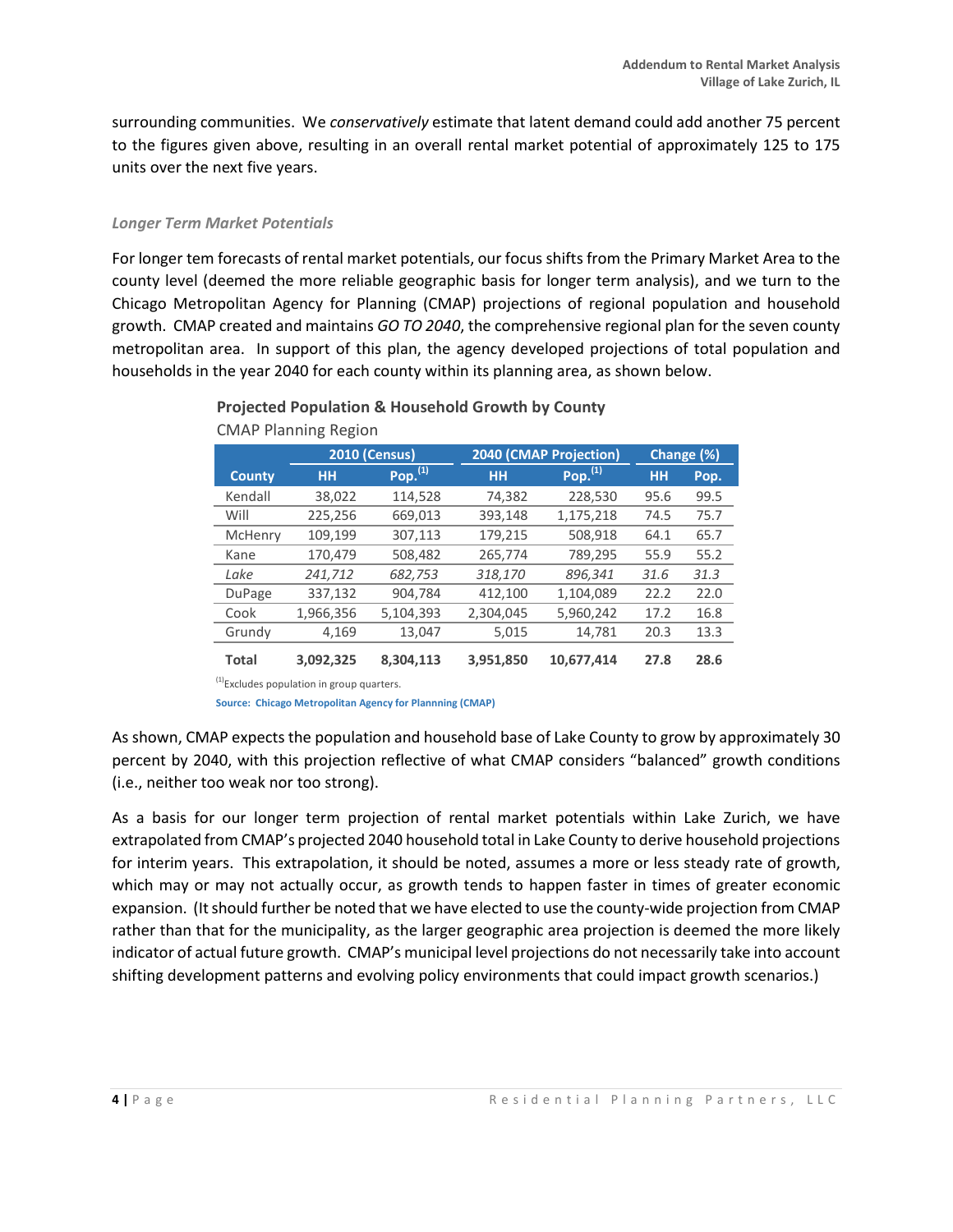Projected Population Growth -Lake County, IL



Source: U.S. Census Bureau; CMAP (2040 projection); Residential Planning Partners, LLC

Derived from CMAP's 2040 projection, Lake County will be home to 279,941 households by 2025, representing the addition of 38,229 households compared to the 2010 Census total and 25,486 households compared to the 2015 extrapolated total.

The demographic and socioeconomic data provider Esri, Inc. projects that by 2020 renter household tenure will reach 25.4 percent of total household occupancy in Lake County. Utilizing this figure as an average tenure rate over the 2015-2025 period yields a projected total of 6,473 renter households expected to be added to Lake County over the next ten years.

Our derivation of rental unit demand potentials for Lake County for the 2016-2025 period, considering renter household additions to the county and factoring in expected unit loss as well as the need to maintain vacancy balance (see page 22 of our previous report for a discussion of these two additional housing demand generators) thus stands at roughly 8,400 for the period, or 840 per year.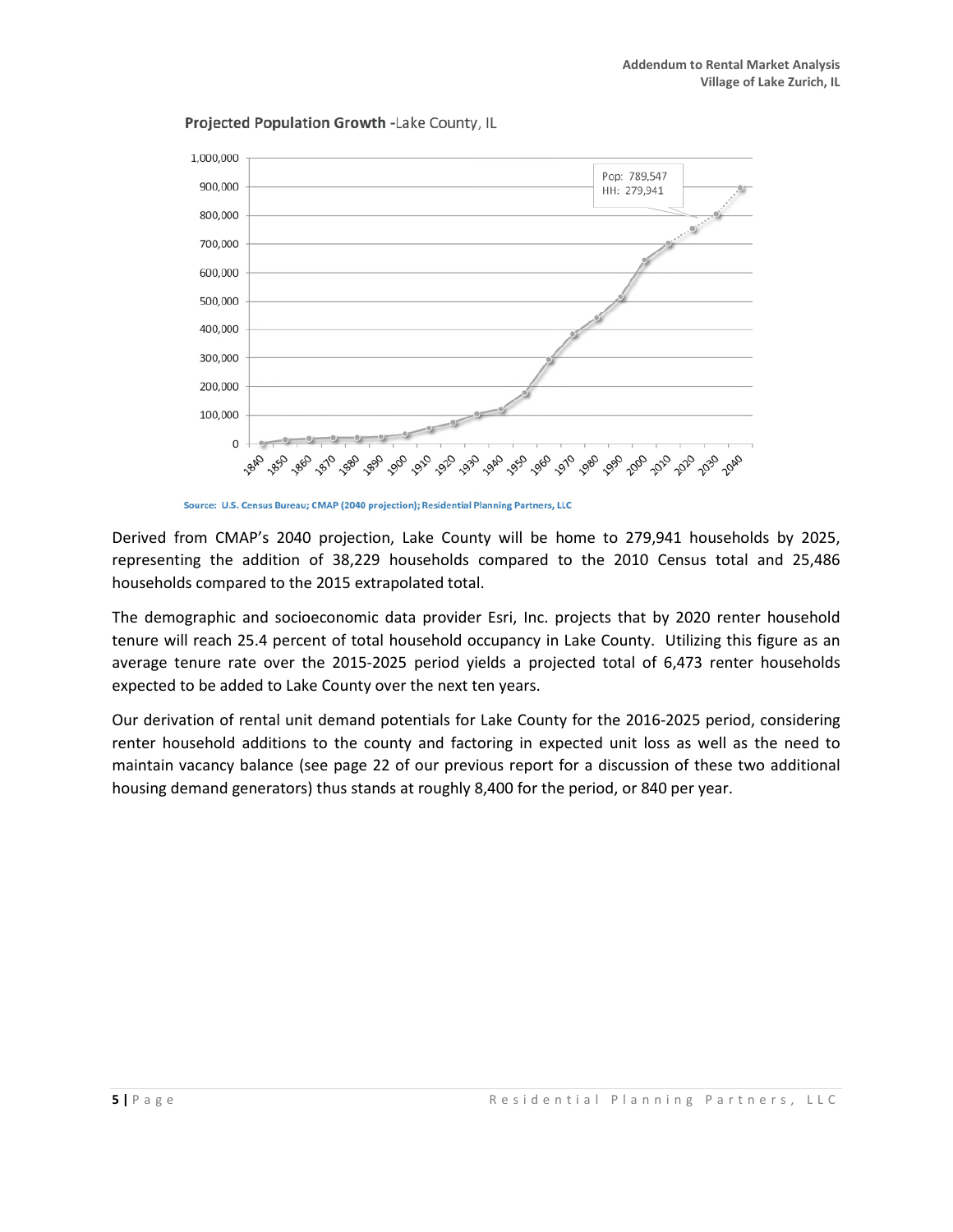| PENIXANDII OLI RENTAL ONIIT PENIANG POTENTIAIS |                                     |         |  |
|------------------------------------------------|-------------------------------------|---------|--|
|                                                | 2016-2025                           |         |  |
|                                                | Lake County, IL                     |         |  |
|                                                | Households, CY Estimate             | 254,455 |  |
|                                                | Households, 10Y Projection          | 279,941 |  |
|                                                | Projected HH Growth                 | 25,486  |  |
|                                                | Expected Loss, Units (0.26%/year)   | 5,410   |  |
|                                                | <b>Gross Housing Demand, Units</b>  | 30,896  |  |
|                                                | Rental Units (25.4%)                | 7,848   |  |
|                                                | Vacancy Requirement (7.4 Percent)   | 581     |  |
|                                                | <b>Total Renter-Occupied Demand</b> | 8,428   |  |
|                                                | Average Per Year                    | 843     |  |

# **Derivation of Rental Unit Demand Potentials**

**Source: Residential Planning Partners, LLC**

*(Household estimate and projection derived from CMAP projections; housing tenure projection from Esri, Inc.)*

Based on our analyses here and for our previous report, we conclude that the Village of Lake Zurich has the potential to capture between *four and six percent* of county-wide rental demand for the forecast period – equating to roughly 350 to 500 units (with this inclusive of near to mid-term potentials as outlined above).

This conclusion anticipates a gradual westward shift in the path of development as more easterly portions of Lake County (particularly along the I-94 and Milwaukee Avenue corridors) become further built out and buildable land in these areas becomes less available and more expensive. However, it also presumes that adequate land will be available in desirable locations within Lake Zurich for the development of this number of units to occur.

Note that Esri's current estimate of Lake Zurich's rental stock stands at 858 units, or 1.4 percent of the county-wide total (61,755 units). The demand forecast and estimate of potential capture outlined here would bring Lake Zurich's share of county-wide rental stock to 1.7 to 1.9 percent – considered achievable, given the Village's locational and other strengths as outlined above and in our previous report.

Our conclusion is further based on the assumption that the Village of Lake Zurich will adopt an aggressive approach to attracting multi-family investment and positioning itself as a desirable community for renters. This could include an assessment of current zoning, further commitment to public investment in creating advantageous conditions for multi-family development (such as the creation of new development incentives), new marketing and branding efforts, and other strategies and tactics.

It should finally be noted that, while Lake Zurich offers natural amenities, connectivity to primary roadways, and an excellent school system, a primary limiting factor in the future growth of the Village's rental market will be its lack of direct connectivity to mass transit. Without a Metra station or Pace bus routes, Lake Zurich will be challenged to attract commuters who rely on mass transit and the housing investment dollars that follow them. This challenge must be considered in plans for future growth and may necessitate creative approaches by the Village in order for it to reach its full market potential.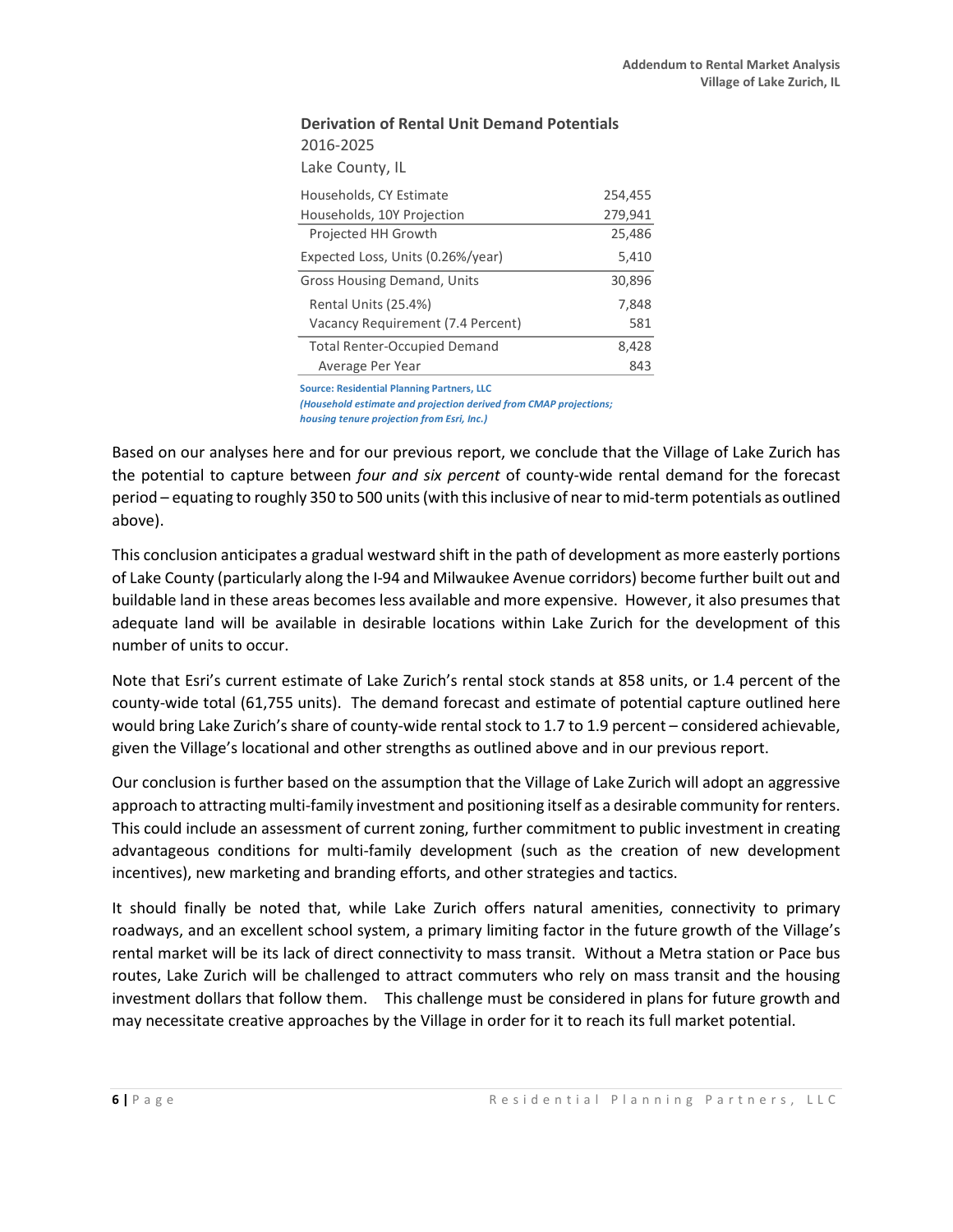#### *Qualification of Market Potentials*

Our analyses of income levels and gross rents currently paid by area renter households suggest that within the forecast period, demand for new rental units can be distributed into three roughly equal pricing tiers, as follows:

| <b>Rental Unit Demand by Price Tier</b><br>2016-2025<br>Lake County, IL |                                      |
|-------------------------------------------------------------------------|--------------------------------------|
| Price Range <sup>(1)</sup>                                              | <b>Percent</b><br>of Total<br>Demand |
| Less than \$1,250                                                       | 35.0                                 |
| \$1.250-\$1.749                                                         | 35.0                                 |
| \$1,750 or More                                                         | 30.0                                 |
| <sup>(1)</sup> In current dollars.                                      |                                      |

**Source: Residential Planning Partners, LLC**

As shown, 70 percent of area demand will emanate from the lower and middle pricing tiers (i.e., less than \$1,250 and \$1,250-\$1,749, respectively, in 2015 dollars). The remaining 30 percent will emanate from the higher end segment (i.e., \$1,750 or more per month) commensurate with generally newer and highly amenitized apartment communities in the most desirable locations. In order to achieve a four to six percent capture rate of county-wide demand, Lake Zurich can expect achievable rents for new apartments within the Village to fall roughly in line with this demand distribution.

Finally, assuming that Lake Zurich can make meaningful headway in its plan to create a vibrant and robust Village Center offering a diverse array of commercial amenities, including shopping, dining, and entertainment venues, it is possible that 50 to 60 percent of longer term rental demand could accrue to the downtown district in lakefront and commercial corridor locations, with the remainder in locations elsewhere in the Village, particularly near major roadways and the lake.